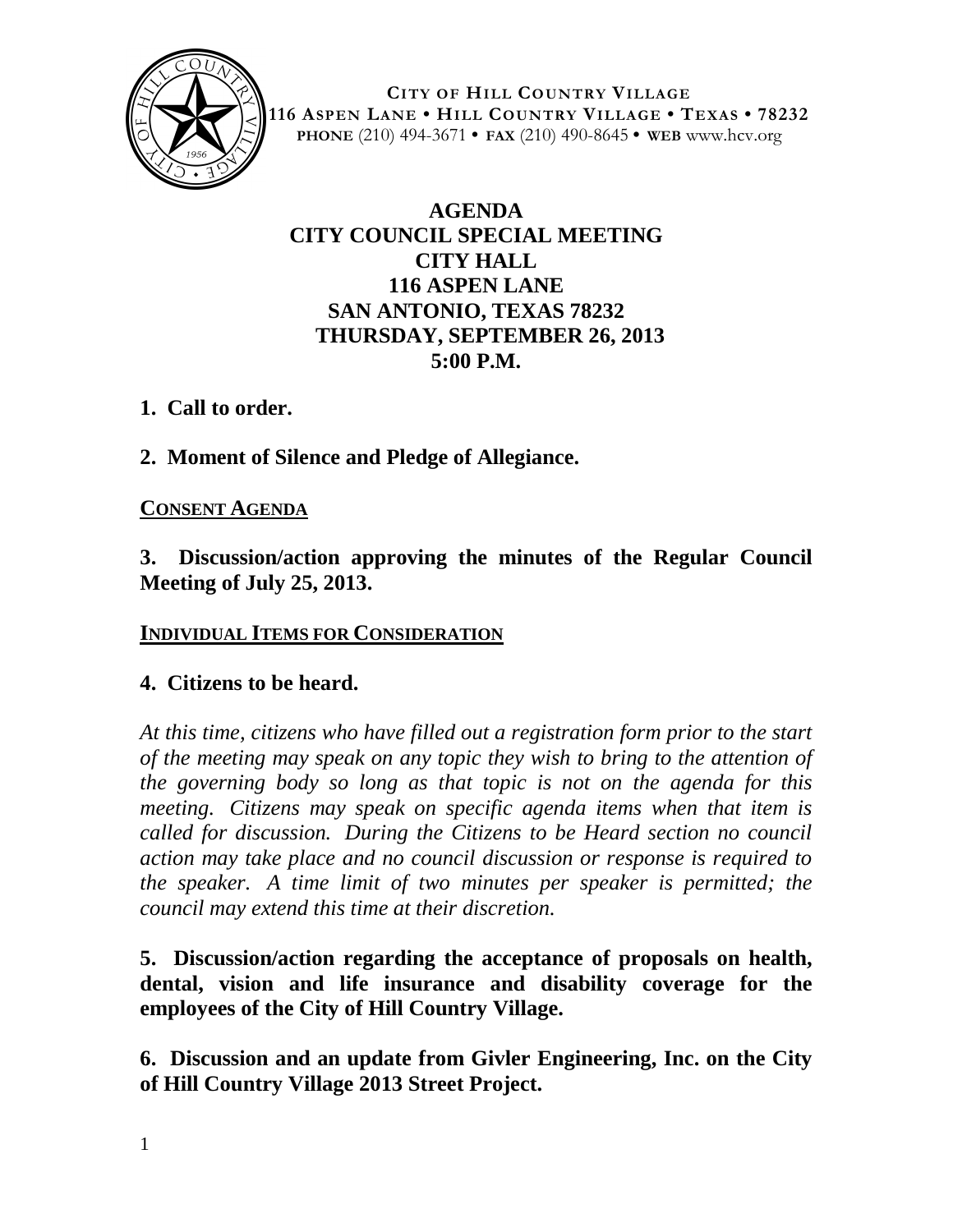**7. Discussion/action approving an ordinance repealing ordinance 561 and adopting new provisions regarding landscape watering in the City of Hill Country Village.**

**8. Discussion/action regarding the July 31, 2013 and the August 31, 2013 financial statements.**

### **9. FY 2013-14 Budget and Tax Rate for 2013:**

- a. Discussion/action regarding possible amendments to proposed FY 2013-14 budget.
- b. Discussion/action on an ordinance approving the budget for the City of Hill Country Village, Texas, for Fiscal Year 2013-14, beginning October 1, 2013 and ending September 30, 2014, and ordering same filed with the City Administrator and County Clerk.
- c. Discussion/action on an ordinance approving the budget of the Hill Country Village Economic Development Corporation for Fiscal Year 2013-14, beginning October 1, 2013 and ending September 30, 2014, and ordering same filed with the City Administrator and County Clerk.
- d. Discussion/action on an ordinance adopting the tax rate for 2013.

#### **10. Mayor's Report to Council.**

## **11. City Administrator's Report to Council.**

## **12. Adjourn**

*The Council reserves the right to discuss and appropriately act upon any item stated on this agenda in open session. The Council reserves the right to adjourn into executive session at any time during the course of this meeting to discuss any of the matters listed above, as authorized by Texas Government Code Sections 551.071 (Consultations with Attorney), 551.072 (Deliberations about Real Property), 551.073 (Deliberations about Gifts and Donations), 551.074 (Personnel Matters), 551.076 (Deliberations about Security Devices) and 551.086 (Economic Development). No action may be taken in Executive Session.*

*All times listed next to agenda items are approximate.*